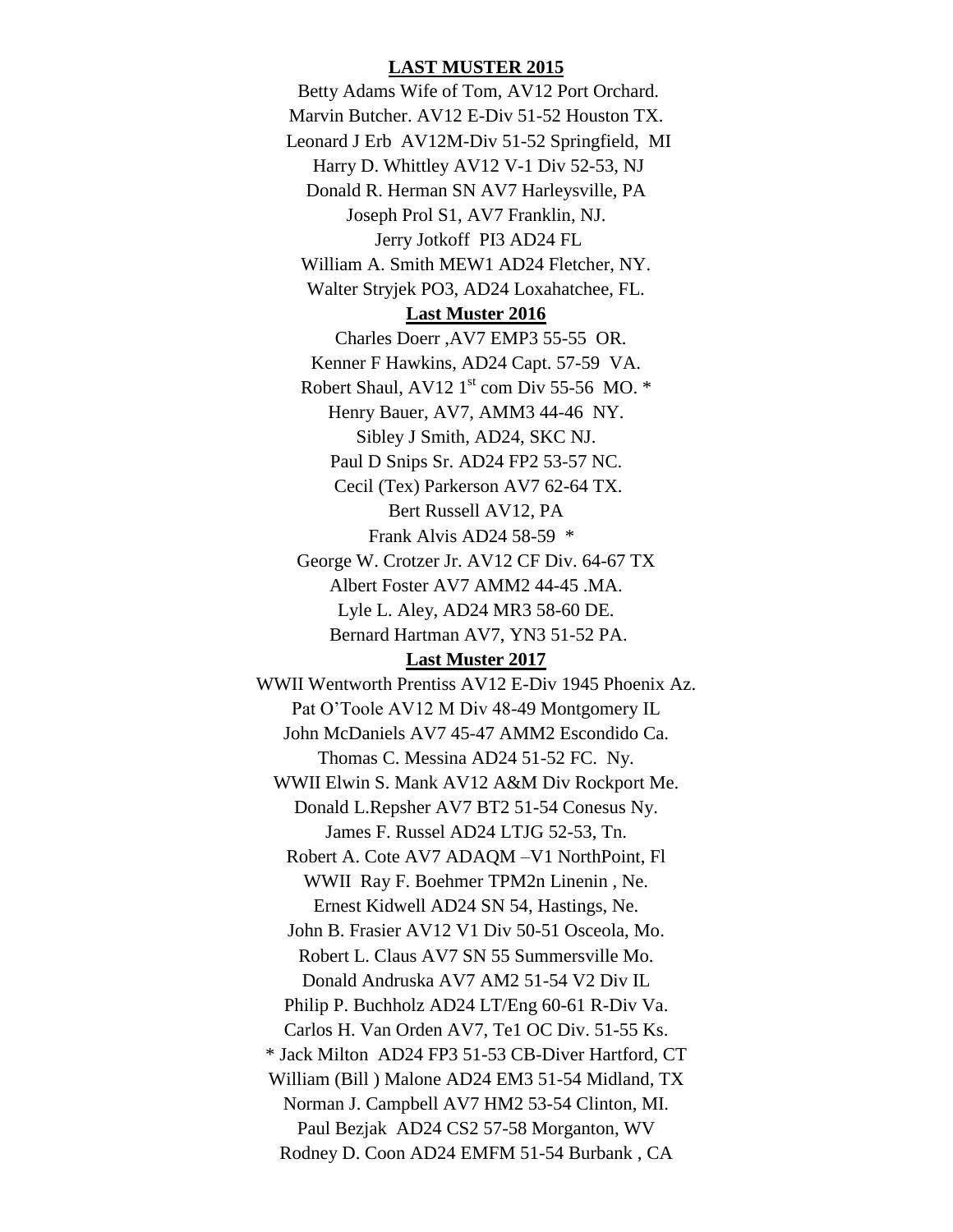Thomas R. Fink AV7 S2c 45-46 York , PA Omar William Entel AV12 52-53 V2 Div. Spokane, WA **Last Muster 2018** Cletus D Thomason AD24 51-55 Taylor. MI Daniel J. Thurow AD24 FN Northport Fl. Emmett H Tidd AD24 VADM CO. Annapolis MD Bill H Yanalavage AD24 MEG3 52-53 Boyertown PA Albert Hrlicka AV12 Pleasant Dale/ Dorechester NE A.O. Wimberley AV12 V-1 Div 50-54 Austin TX. Vardon Goble AV12 1<sup>st</sup> Div 50-54 Loves Park, IL Bill Switzer AV12 V-2 & B Div. Santa Cara Ca. Shirley Vantten Wife of James San Antonio TX. Coy B Calvert AV12 Vi 50-52 San Angelo TX. Ray A Boese AV7 AD1 55-57 Wichita KS Donald R Kirouac AV7 BMC 2nd 51-56 Gulfport MS Frank J Moschella AV7 AD3 56-57 Jacksonville FL Thomas M Schwindingsr AV7 SK3 Conway, SC Stanley G Coates TMT1 43-53 Brownsville TX Rex M Young TMC 56-76 FT Atkinson WI Mike Zingsheim AV12 E-Div 63-66 S.Milwaukee WI Elvin N Witmer AV7 AD2 44- MechanicsburgPA Elvin W Witmer S2. 44-45 AV7 Mechanicsburg PA. **Last Muster 2019 YTD** Elvin W Witmer S2. 44-45 AV7 Mechanicsburg PA. James J. Burel EM3 54-56 AD24 Hudson FL. Walter O. Sundberg AV7 W. Palm Beach Fl. Guy E Closson, AV7 ADR3 60-62 Farmont WV. Roland E. Forsythe AV7 AK2 51-54 Fort Morgan CO. Jerry J. Turner AV12 X-Div 51-52 Independence MO. Leroy Bruce AV12 QM 62-65 N-Div Orange TX. LT Howard Stirn AV7 44-46 Chagrin Falls OH Charles H. Currier AV7 MM2 51-52 Gloucester MA. George T. Damoff AV7 AE2 55-56 Titusville FL. John J. Cudgma. TM2 56-60 Branford, CT. Firmer J. King AV7 AD2 53-54 Niagara Falls, NY. Perry Eric Davis AV7 LT. 44-45 VPB-20 Boise ID Eben N. Lambert AD24 EMFA 58-62 Newburyport, MA. Earl Talen AV7 F1 C div Elkhart In. Benjamin F Richards AV7 AECS 60-64 KC MO Thomas R Judge AD24 BM3 51-54 Newton CT George Stuffregan AD24 65-67 Jacksonville FL Roger E. Boucher AD24 ET3 51-53 Bridgewater MA. Melvin W. McIntire AV7 AMHAN 60-61 Salina KS. 2019 Kenneth Johle AD24 PN3 51-53 Manor TX. 2019 Kenneth Vanloon AV7 RD2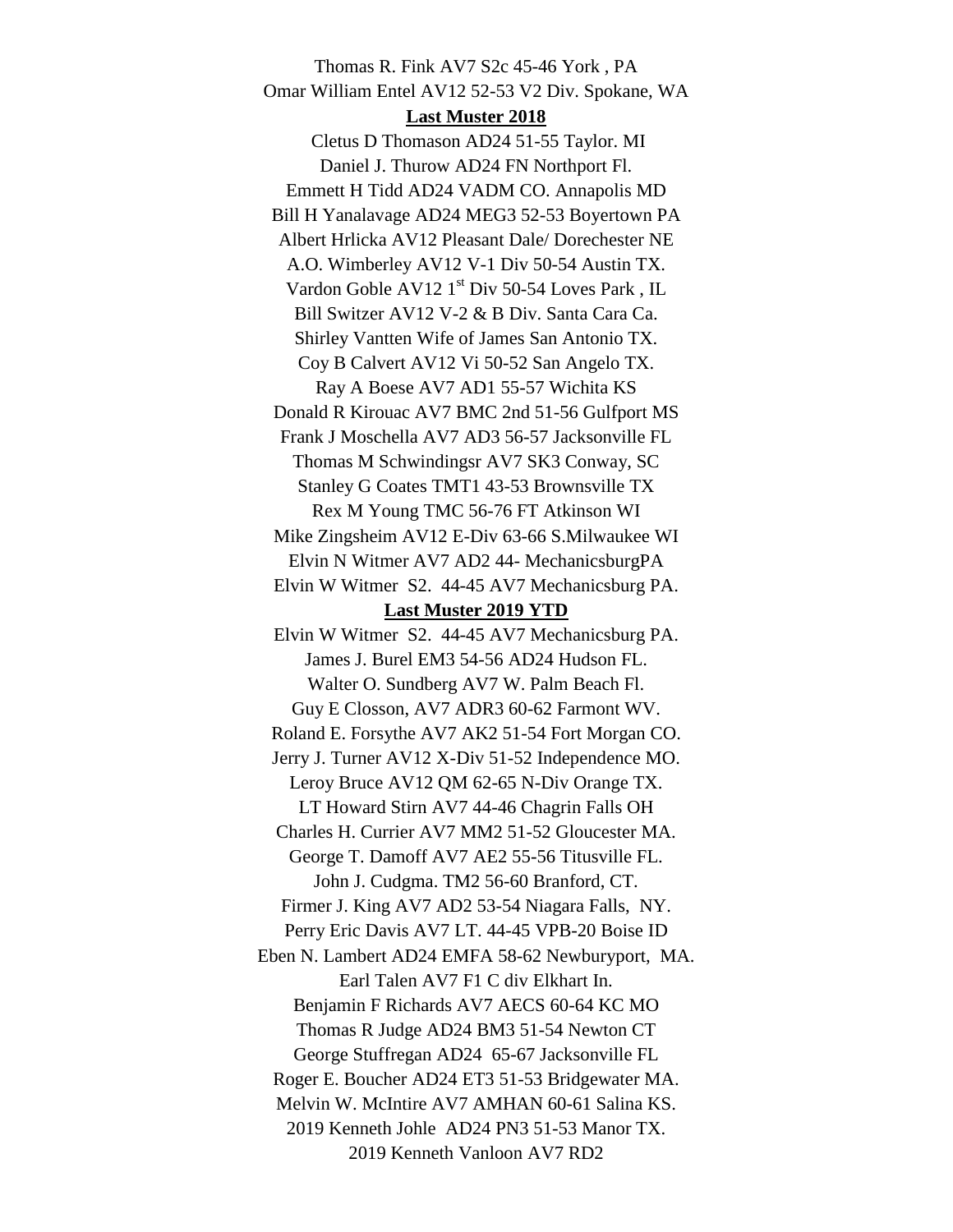## **Last Muster 2020 YTD**

Howard A. Dryer III Av7 56-57 FT2 Highland Beach Fl. Leonard B. Parmet AV7 51-52 Pn2 Prescott AZ Willard Charlton AV12 55-60 X-Div Tulsa Ok. Edward Robertson Fairfield Ca. Walter Miller AV12 50-53 \* Robert W. Keeney AD24 SK2 57-61 # Russell Frymiades AV7 BMSN 1<sup>st</sup> div 51-55 Ken Harte AV7 AEM3 V2 Div 52-54 # William D, Smith AV12 63-67 E-Div Thomas Rowe Lynch AV12 55-57 V-3 Div. Arthur J. De Jianne AV7 BM31st Div 65-67 Fork River NJ Ted G. Diebold AV12 LT. \* James Woodard AD24 SN Sanford NC Cleve S. Child AV12 52-54 V-Div Salt Lake City UT Robert E. Spenser (Bob) AV12 ATR2 V2 Div 63-66 Wilmington NC James E. Boyd AV7 RM3c 46-47 Cantonsville MD

#### **Last Muster 2021 YTD**

Michael Butcher TPM Indianapolis IN # James R. Davison TPM Gastonia NC # Richard C. Hudnall AV7 QMSC N Div. 65-67 Sun City AZ Michael B. Boles AV12 OI-Div 61-62 Oak Point TX James Larsen AV12 V-Div 50-52 New Baltimore MI Romaine L. Bendixen AV12 MD H-Div. 63-66 Coralville IA Alfred Sypher AV7 SIc E-Div. 46-47 Floral NY Frank A. Flore AD24 LTJG 52-53 2019 Roger H Francis AD24 PN3 52-54 St-Petersburg FL # 2020 Joel Selinger AV7 RT2c 44-46 Mount Vernon NY. # Neil J. Ondracek DTG3 D-Div 53-55 AD24 Plainfield IL. Edward McNamara AV12 52-54 V-1 Div Naples Fl. William Lee Mawery AV12 59-62 M-Div. James T. Fitzsimmonds AV7 AMH3 V2-Div 65-66 Tucson AZ. Mike Tillman AD24 HTC R-1 Div. Paris Texas. John H. Hintzelman AV7 SN 56-57 Wyoming MI. Richard P. Multer CDR 69 Virginia Beach.

# **Last Muster 2022**

Bill (William) Carpenter AD24 68-69 ATCS Corpus Christy TX. William J. Meade AV12 Date Served & Rate Unknown Spring Hill FL. Larry J. Bonds AV7 PN1 56-57 Greensboro, AL. Emidio Caruso Jr. AV7 YN2 44-46 Point Pleasant Bch, NJ. Wesley Backus AV12 & DD214 MM2 52-55 Williamson, NY. Edward G. Dohn AV12 East Windsor, NJ. John P. Carlson & Beth AV7 AN 60-62 Powell Riv. BC Can Robert E. Noble Commander MMA Air Crew Pilot PBY/PSM-2 Oceanside, CA. Bobby Varnadore AV12 BT 57-61 B-Div. Rock Hill SC.